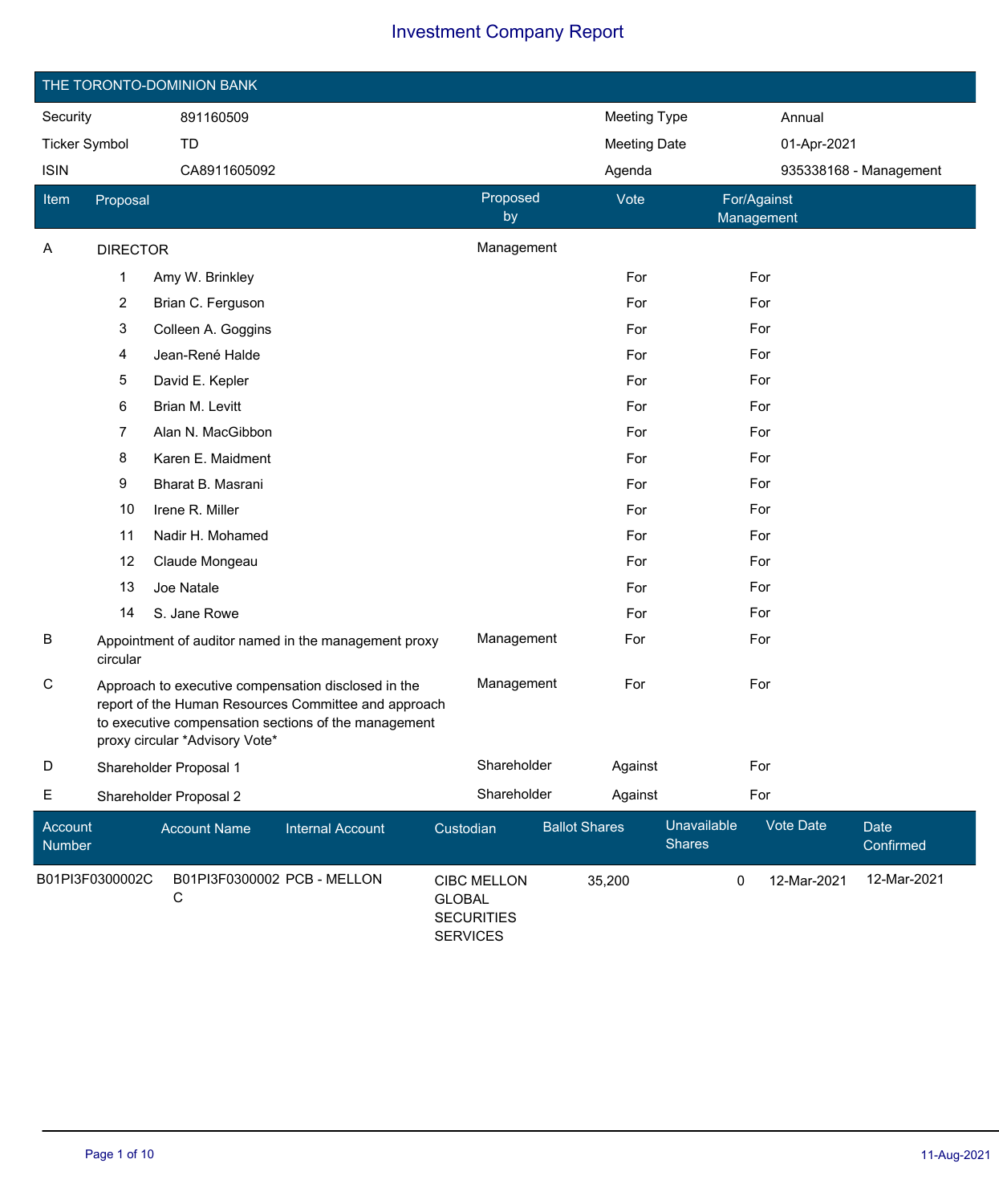|                          | <b>BANK OF MONTREAL</b>                                                                                                                  |                                       |                                                   |             |                |                      |                              |             |                          |  |  |
|--------------------------|------------------------------------------------------------------------------------------------------------------------------------------|---------------------------------------|---------------------------------------------------|-------------|----------------|----------------------|------------------------------|-------------|--------------------------|--|--|
| Security                 |                                                                                                                                          | 063671101                             |                                                   |             |                | <b>Meeting Type</b>  |                              | Annual      |                          |  |  |
| <b>Ticker Symbol</b>     |                                                                                                                                          | <b>BMO</b>                            |                                                   |             |                | <b>Meeting Date</b>  |                              | 07-Apr-2021 |                          |  |  |
| <b>ISIN</b>              |                                                                                                                                          | CA0636711016                          |                                                   |             |                | Agenda               |                              |             | 935340466 - Management   |  |  |
| Item                     | Proposal                                                                                                                                 |                                       |                                                   |             | Proposed<br>by | Vote                 | For/Against<br>Management    |             |                          |  |  |
| 01                       | <b>DIRECTOR</b>                                                                                                                          |                                       |                                                   |             | Management     |                      |                              |             |                          |  |  |
|                          | $\mathbf{1}$                                                                                                                             | Janice M. Babiak                      |                                                   |             |                | For                  | For                          |             |                          |  |  |
|                          | $\mathbf{2}$                                                                                                                             | Sophie Brochu                         |                                                   |             |                | For                  | For                          |             |                          |  |  |
|                          | 3                                                                                                                                        | Craig W. Broderick                    |                                                   |             |                | For                  | For                          |             |                          |  |  |
|                          | 4                                                                                                                                        | George A. Cope                        |                                                   |             |                | For                  | For                          |             |                          |  |  |
|                          | $\overline{5}$                                                                                                                           | Stephen Dent                          |                                                   |             |                | For                  | For                          |             |                          |  |  |
|                          | 6<br>Christine A. Edwards                                                                                                                |                                       |                                                   |             | For            | For                  |                              |             |                          |  |  |
|                          | 7                                                                                                                                        | Martin S. Eichenbaum                  |                                                   |             |                | For                  | For                          |             |                          |  |  |
|                          | 8                                                                                                                                        | David E. Harquail                     |                                                   |             |                | For                  | For                          |             |                          |  |  |
|                          | 9                                                                                                                                        | Linda S. Huber                        |                                                   |             |                | For                  | For                          |             |                          |  |  |
|                          | 10                                                                                                                                       | Eric R. La Flèche                     |                                                   |             |                | For                  | For                          |             |                          |  |  |
|                          | 11                                                                                                                                       | Lorraine Mitchelmore                  |                                                   |             |                | For                  | For                          |             |                          |  |  |
|                          | 12                                                                                                                                       | Madhu Ranganathan                     |                                                   |             |                | For                  | For                          |             |                          |  |  |
|                          | 13                                                                                                                                       | Darryl White                          |                                                   |             |                | For                  | For                          |             |                          |  |  |
| 02                       |                                                                                                                                          | Appointment of Shareholders' Auditors |                                                   |             | Management     | For                  | For                          |             |                          |  |  |
| 03                       | Compensation                                                                                                                             |                                       | Advisory vote on the Bank's Approach to Executive |             | Management     | For                  | For                          |             |                          |  |  |
| 04                       | Shareholder Proposal No. 1 The text of the shareholder<br>proposal is contained in the Management Proxy Circular<br>starting on page 88. |                                       |                                                   | Shareholder | Against        | For                  |                              |             |                          |  |  |
| Account<br><b>Numbor</b> |                                                                                                                                          | <b>Account Name</b>                   | <b>Internal Account</b>                           | Custodian   |                | <b>Ballot Shares</b> | Unavailable<br><b>Shares</b> | Vote Date   | <b>Date</b><br>Confirmed |  |  |

| Number          |                             |                                                                      | <b>Shares</b> |             | Confirmed   |
|-----------------|-----------------------------|----------------------------------------------------------------------|---------------|-------------|-------------|
| B01PI3F0300002C | B01PI3F0300002 PCB - MELLON | <b>CIBC MELLON</b><br>GLOBAL<br><b>SECURITIES</b><br><b>SERVICES</b> | 19.710        | 16-Mar-2021 | 16-Mar-2021 |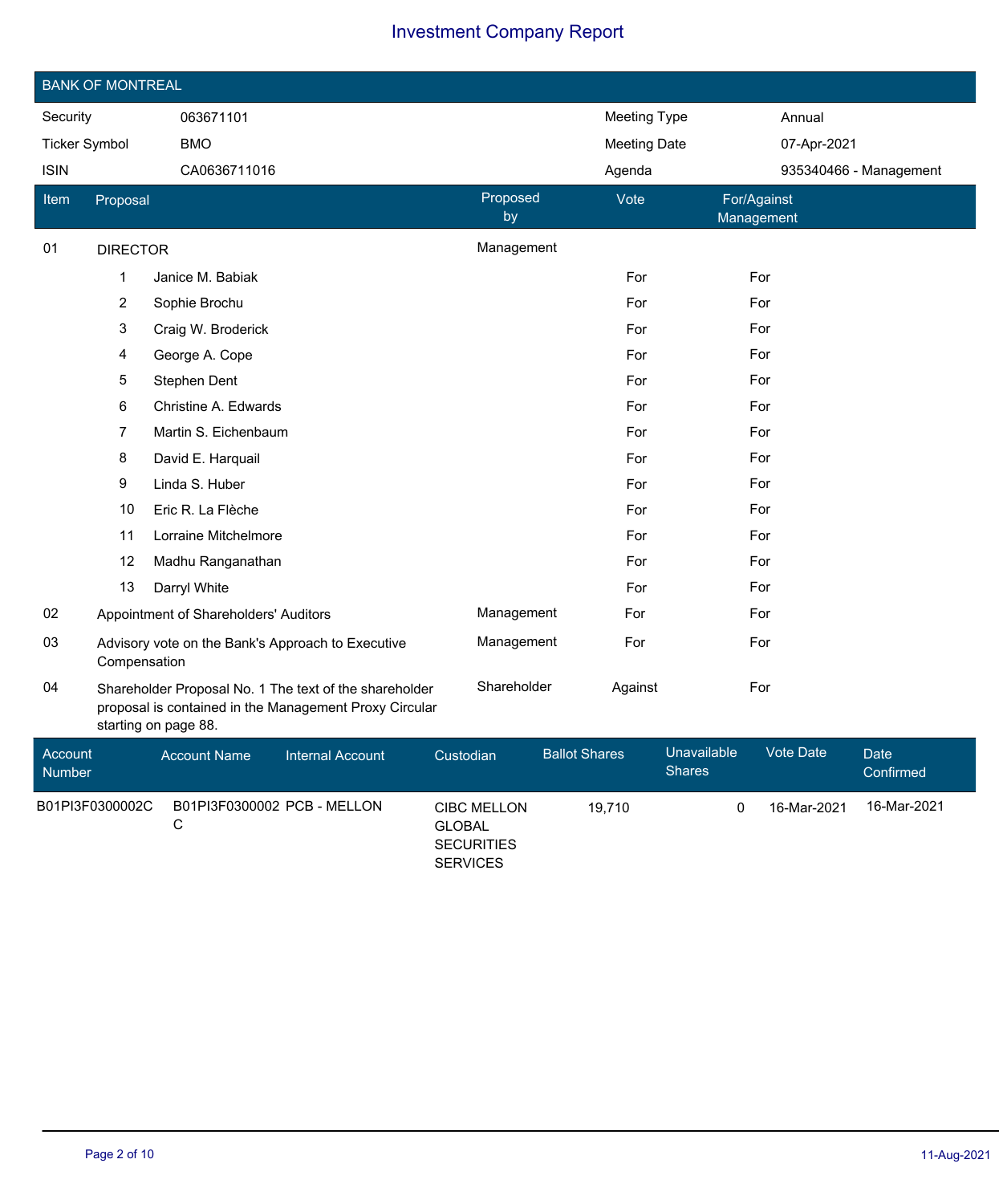|                      | CANADIAN IMPERIAL BANK OF COMMERCE                            |                         |                |                     |                           |  |  |  |  |  |
|----------------------|---------------------------------------------------------------|-------------------------|----------------|---------------------|---------------------------|--|--|--|--|--|
| Security             |                                                               | 136069101               |                | Meeting Type        | Annual                    |  |  |  |  |  |
| <b>Ticker Symbol</b> |                                                               | <b>CM</b>               |                | <b>Meeting Date</b> | 08-Apr-2021               |  |  |  |  |  |
| <b>ISIN</b>          |                                                               | CA1360691010            |                | Agenda              | 935340959 - Management    |  |  |  |  |  |
| <b>Item</b>          | Proposal                                                      |                         | Proposed<br>by | Vote                | For/Against<br>Management |  |  |  |  |  |
| $\mathbf{1}$         | <b>DIRECTOR</b>                                               |                         | Management     |                     |                           |  |  |  |  |  |
|                      | $\mathbf{1}$                                                  | Charles J.G. Brindamour |                | For                 | For                       |  |  |  |  |  |
|                      | $\overline{2}$                                                | Nanci E. Caldwell       |                | For                 | For                       |  |  |  |  |  |
|                      | 3                                                             | Michelle L. Collins     |                | For                 | For                       |  |  |  |  |  |
|                      | 4                                                             | Patrick D. Daniel       |                | For                 | For                       |  |  |  |  |  |
|                      | 5                                                             | Luc Desjardins          |                | For                 | For                       |  |  |  |  |  |
|                      | 6                                                             | Victor G. Dodig         |                | For                 | For                       |  |  |  |  |  |
|                      | 7                                                             | Kevin J. Kelly          |                | For                 | For                       |  |  |  |  |  |
|                      | 8                                                             | Christine E. Larsen     |                | For                 | For                       |  |  |  |  |  |
|                      | 9                                                             | Nicholas D. Le Pan      |                | For                 | For                       |  |  |  |  |  |
|                      | 10                                                            | Mary Lou Maher          |                | For                 | For                       |  |  |  |  |  |
|                      | 11                                                            | Jane L. Peverett        |                | For                 | For                       |  |  |  |  |  |
|                      | 12                                                            | Katharine B. Stevenson  |                | For                 | For                       |  |  |  |  |  |
|                      | 13                                                            | Martine Turcotte        |                | For                 | For                       |  |  |  |  |  |
|                      | 14                                                            | Barry L. Zubrow         |                | For                 | For                       |  |  |  |  |  |
| $\overline{2}$       | Appointment of Ernst & Young LLP as auditors                  |                         | Management     | For                 | For                       |  |  |  |  |  |
| 3                    | Advisory resolution on our executive compensation<br>approach |                         | Management     | For                 | For                       |  |  |  |  |  |
| 4                    |                                                               | Shareholder Proposal 1  | Shareholder    | Against             | For                       |  |  |  |  |  |

| Account<br><b>Number</b> | <b>Account Name</b>              | Internal Account | Custodian                                                            | <b>Ballot Shares</b> | Unavailable<br><b>Shares</b> | Vote Date   | Date<br>Confirmed |
|--------------------------|----------------------------------|------------------|----------------------------------------------------------------------|----------------------|------------------------------|-------------|-------------------|
| B01PI3F0300002C          | B01PI3F0300002 PCB - MELLON<br>C |                  | CIBC MELLON<br><b>GLOBAL</b><br><b>SECURITIES</b><br><b>SERVICES</b> | 23.900               |                              | 12-Mar-2021 | 12-Mar-2021       |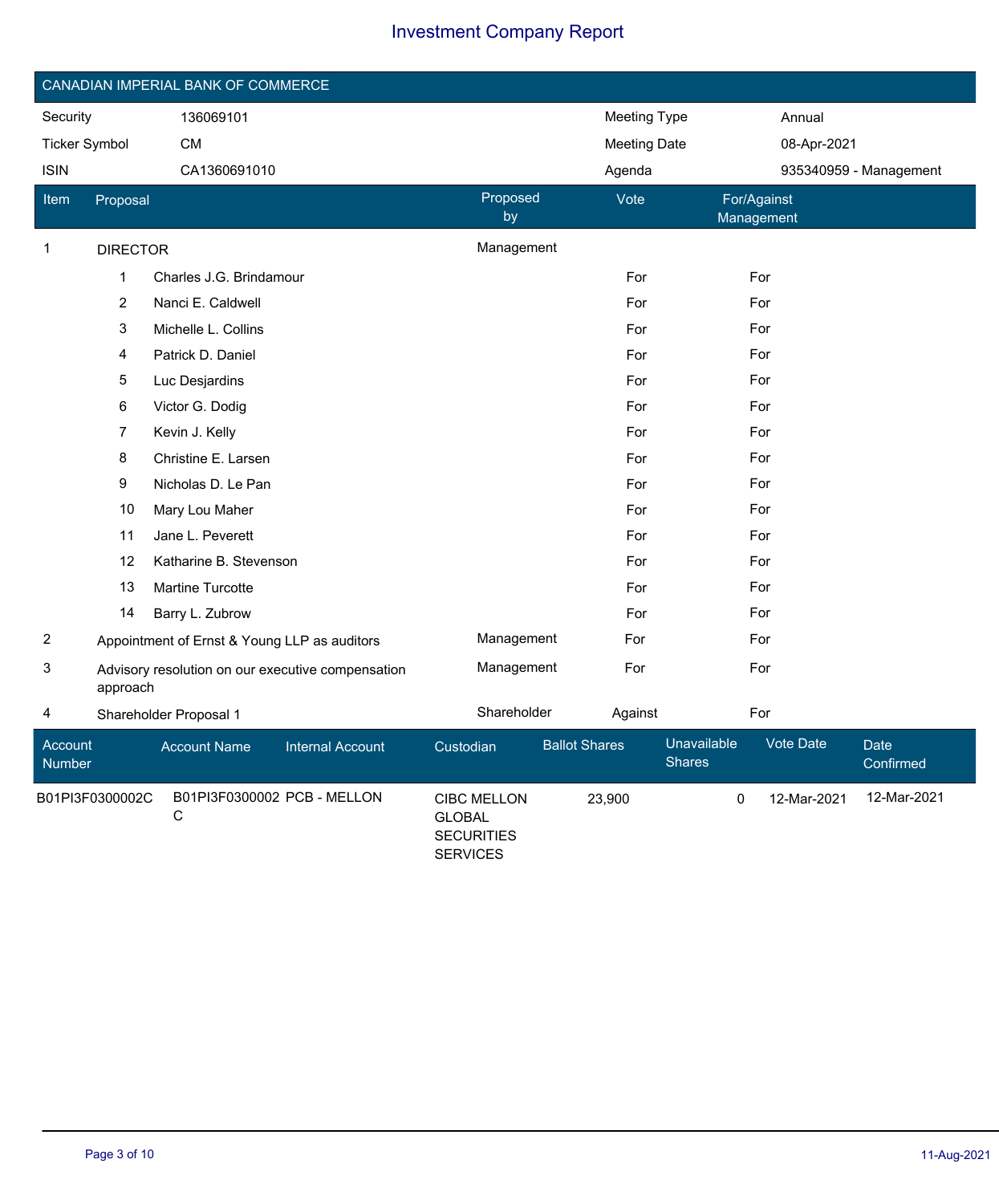|                      | THE BANK OF NEW YORK MELLON CORPORATION |                                                                                                       |                |                     |                           |  |  |  |  |
|----------------------|-----------------------------------------|-------------------------------------------------------------------------------------------------------|----------------|---------------------|---------------------------|--|--|--|--|
| Security             |                                         | 064058100                                                                                             |                | <b>Meeting Type</b> | Annual                    |  |  |  |  |
| <b>Ticker Symbol</b> |                                         | <b>BK</b>                                                                                             |                | <b>Meeting Date</b> | 13-Apr-2021               |  |  |  |  |
| <b>ISIN</b>          |                                         | US0640581007                                                                                          |                | Agenda              | 935338132 - Management    |  |  |  |  |
| Item                 | Proposal                                |                                                                                                       | Proposed<br>by | Vote                | For/Against<br>Management |  |  |  |  |
| 1A.                  |                                         | Election of Director: Linda Z. Cook                                                                   | Management     | For                 | For                       |  |  |  |  |
| 1B.                  |                                         | Election of Director: Joseph J. Echevarria                                                            | Management     | For                 | For                       |  |  |  |  |
| 1C.                  |                                         | Election of Director: Thomas P. "Todd" Gibbons                                                        | Management     | For                 | For                       |  |  |  |  |
| 1D.                  |                                         | Election of Director: M. Amy Gilliland                                                                | Management     | For                 | For                       |  |  |  |  |
| 1E.                  |                                         | Election of Director: Jeffrey A. Goldstein                                                            | Management     | For                 | For                       |  |  |  |  |
| 1F.                  |                                         | Election of Director: K. Guru Gowrappan                                                               | Management     | For                 | For                       |  |  |  |  |
| 1G.                  |                                         | Election of Director: Ralph Izzo                                                                      | Management     | For                 | For                       |  |  |  |  |
| 1H.                  |                                         | Election of Director: Edmund F. "Ted" Kelly                                                           | Management     | For                 | For                       |  |  |  |  |
| 11.                  |                                         | Election of Director: Elizabeth E. Robinson                                                           | Management     | For                 | For                       |  |  |  |  |
| 1J.                  |                                         | Election of Director: Samuel C. Scott III                                                             | Management     | For                 | For                       |  |  |  |  |
| 1K.                  |                                         | Election of Director: Frederick O. Terrell                                                            | Management     | For                 | For                       |  |  |  |  |
| 1L.                  |                                         | Election of Director: Alfred W. "Al" Zollar                                                           | Management     | For                 | For                       |  |  |  |  |
| 2.                   |                                         | Advisory resolution to approve the 2020 compensation of<br>our named executive officers.              | Management     | For                 | For                       |  |  |  |  |
| 3.                   | 2021.                                   | Ratification of KPMG LLP as our independent auditor for                                               | Management     | For                 | For                       |  |  |  |  |
| 4.                   |                                         | Stockholder proposal regarding stockholder requests for<br>a record date to initiate written consent. | Shareholder    | Against             | For                       |  |  |  |  |

| Account<br><b>Number</b> | <b>Account Name</b>         | Internal Account | Custodian         | <b>Ballot Shares</b> | Unavailable<br><b>Shares</b> | Vote Date   | Date<br>Confirmed |
|--------------------------|-----------------------------|------------------|-------------------|----------------------|------------------------------|-------------|-------------------|
| B01PI3F0300002C          | B01PI3F0300002 PCB - MELLON |                  | <b>BNY MELLON</b> | 16.000               |                              | 12-Mar-2021 | 12-Mar-2021       |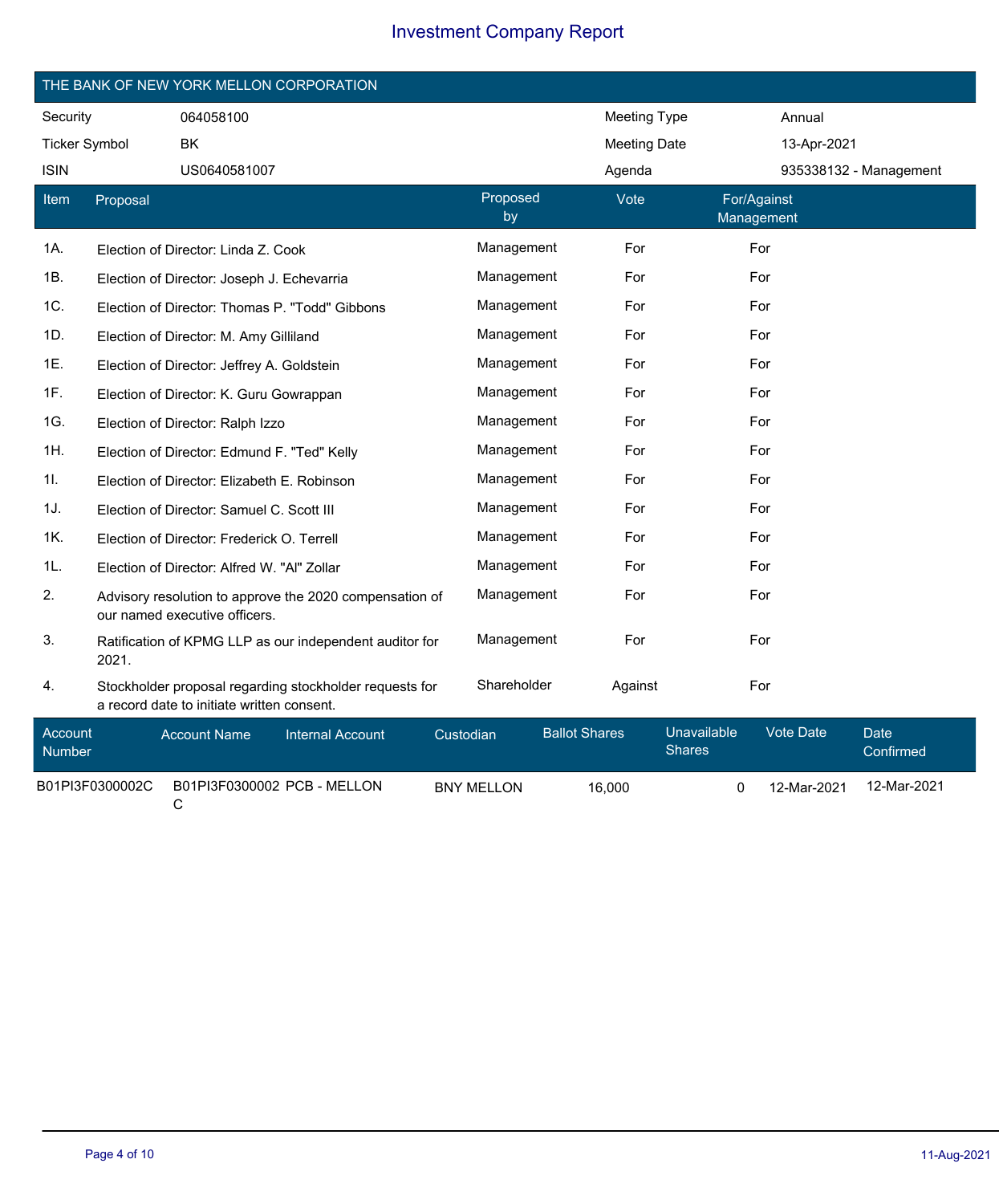|                          | THE BANK OF NOVA SCOTIA |                                      |                                                      |                                                                             |                      |                     |                              |             |                        |  |  |
|--------------------------|-------------------------|--------------------------------------|------------------------------------------------------|-----------------------------------------------------------------------------|----------------------|---------------------|------------------------------|-------------|------------------------|--|--|
| Security                 |                         | 064149107                            |                                                      |                                                                             |                      | <b>Meeting Type</b> |                              | Annual      |                        |  |  |
| <b>Ticker Symbol</b>     |                         | <b>BNS</b>                           |                                                      |                                                                             |                      | <b>Meeting Date</b> |                              | 13-Apr-2021 |                        |  |  |
| <b>ISIN</b>              |                         | CA0641491075                         |                                                      |                                                                             |                      | Agenda              |                              |             | 935342460 - Management |  |  |
| Item                     | Proposal                |                                      |                                                      | Proposed<br>by                                                              |                      | Vote                | Management                   | For/Against |                        |  |  |
| 01                       | <b>DIRECTOR</b>         |                                      |                                                      | Management                                                                  |                      |                     |                              |             |                        |  |  |
|                          | 1                       | Nora A. Aufreiter                    |                                                      |                                                                             |                      | For                 |                              | For         |                        |  |  |
|                          | $\overline{\mathbf{c}}$ | Guillermo E. Babatz                  |                                                      |                                                                             |                      | For                 |                              | For         |                        |  |  |
|                          | 3                       | Scott B. Bonham                      |                                                      |                                                                             |                      | For                 |                              | For         |                        |  |  |
|                          | 4                       | Lynn K. Patterson                    |                                                      |                                                                             |                      | For                 |                              | For         |                        |  |  |
|                          | 5<br>Michael D. Penner  |                                      |                                                      |                                                                             |                      | For                 |                              | For         |                        |  |  |
| Brian J. Porter<br>6     |                         |                                      |                                                      |                                                                             | For                  |                     | For                          |             |                        |  |  |
|                          | 7<br>Una M. Power       |                                      |                                                      |                                                                             |                      | For                 |                              | For         |                        |  |  |
|                          | 8<br>Aaron W. Regent    |                                      |                                                      |                                                                             | For                  |                     | For                          |             |                        |  |  |
|                          | 9                       | Calin Rovinescu                      |                                                      |                                                                             |                      | For                 |                              | For         |                        |  |  |
|                          | 10                      | Susan L. Segal                       |                                                      |                                                                             |                      | For                 |                              | For         |                        |  |  |
|                          | 11                      | L. Scott Thomson                     |                                                      |                                                                             |                      | For                 |                              | For         |                        |  |  |
|                          | 12                      | Benita M. Warmbold                   |                                                      |                                                                             |                      | For                 |                              | For         |                        |  |  |
| 02                       |                         | Appointment of KPMG LLP as auditors. |                                                      | Management                                                                  |                      | For                 |                              | For         |                        |  |  |
| 03                       |                         | compensation approach.               | Advisory vote on non-binding resolution on executive | Management                                                                  |                      | For                 |                              | For         |                        |  |  |
| 04                       |                         | Shareholder Proposal 1               |                                                      | Shareholder                                                                 |                      | Against             |                              | For         |                        |  |  |
| 05                       |                         | Shareholder Proposal 2               |                                                      | Shareholder                                                                 |                      | Against             |                              | For         |                        |  |  |
| 06                       |                         | Shareholder Proposal 3               |                                                      | Shareholder                                                                 |                      | Against             |                              | For         |                        |  |  |
| Account<br><b>Number</b> |                         | <b>Account Name</b>                  | <b>Internal Account</b>                              | Custodian                                                                   | <b>Ballot Shares</b> |                     | Unavailable<br><b>Shares</b> | Vote Date   | Date<br>Confirmed      |  |  |
|                          | B01PI3F0300002C         | С                                    | B01PI3F0300002 PCB - MELLON                          | <b>CIBC MELLON</b><br><b>GLOBAL</b><br><b>SECURITIES</b><br><b>SERVICES</b> |                      | 34,700              | $\mathbf 0$                  | 16-Mar-2021 | 16-Mar-2021            |  |  |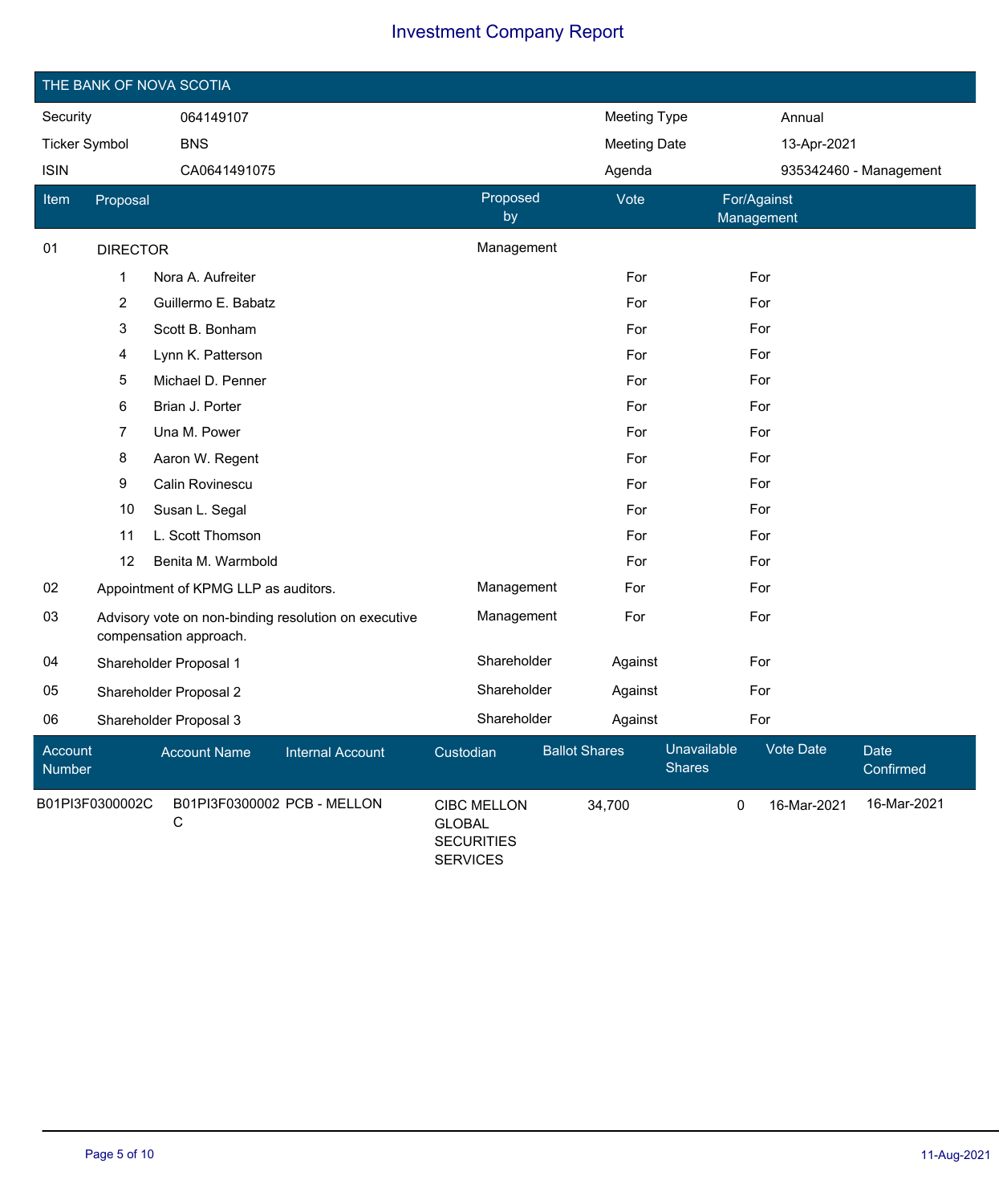| CITIGROUP INC.                                         |                    |                                                                                                                                                 |                |                     |                           |  |  |  |  |
|--------------------------------------------------------|--------------------|-------------------------------------------------------------------------------------------------------------------------------------------------|----------------|---------------------|---------------------------|--|--|--|--|
| Security<br>172967424<br><b>Meeting Type</b><br>Annual |                    |                                                                                                                                                 |                |                     |                           |  |  |  |  |
| <b>Ticker Symbol</b>                                   |                    | С                                                                                                                                               |                | <b>Meeting Date</b> | 27-Apr-2021               |  |  |  |  |
| <b>ISIN</b>                                            |                    | US1729674242                                                                                                                                    |                | Agenda              | 935349515 - Management    |  |  |  |  |
| Item                                                   | Proposal           |                                                                                                                                                 | Proposed<br>by | Vote                | For/Against<br>Management |  |  |  |  |
| 1A.                                                    |                    | Election of Director: Ellen M. Costello                                                                                                         | Management     | For                 | For                       |  |  |  |  |
| 1B.                                                    |                    | Election of Director: Grace E. Dailey                                                                                                           | Management     | For                 | For                       |  |  |  |  |
| 1C.                                                    |                    | Election of Director: Barbara J. Desoer                                                                                                         | Management     | For                 | For                       |  |  |  |  |
| 1D.                                                    |                    | Election of Director: John C. Dugan                                                                                                             | Management     | For                 | For                       |  |  |  |  |
| 1E.                                                    |                    | Election of Director: Jane N. Fraser                                                                                                            | Management     | For                 | For                       |  |  |  |  |
| 1F.                                                    |                    | Election of Director: Duncan P. Hennes                                                                                                          | Management     | For                 | For                       |  |  |  |  |
| 1G.                                                    |                    | Election of Director: Peter B. Henry                                                                                                            | Management     | For                 | For                       |  |  |  |  |
| 1H.                                                    |                    | Election of Director: S. Leslie Ireland                                                                                                         | Management     | For                 | For                       |  |  |  |  |
| 1I.                                                    |                    | Election of Director: Lew W. (Jay) Jacobs, IV                                                                                                   | Management     | For                 | For                       |  |  |  |  |
| 1J.                                                    |                    | Election of Director: Renée J. James                                                                                                            | Management     | For                 | For                       |  |  |  |  |
| 1K.                                                    |                    | Election of Director: Gary M. Reiner                                                                                                            | Management     | For                 | For                       |  |  |  |  |
| 1L.                                                    |                    | Election of Director: Diana L. Taylor                                                                                                           | Management     | For                 | For                       |  |  |  |  |
| 1M.                                                    |                    | Election of Director: James S. Turley                                                                                                           | Management     | For                 | For                       |  |  |  |  |
| 1N.                                                    |                    | Election of Director: Deborah C. Wright                                                                                                         | Management     | For                 | For                       |  |  |  |  |
| 10.                                                    |                    | Election of Director: Alexander R. Wynaendts                                                                                                    | Management     | For                 | For                       |  |  |  |  |
| 1P.                                                    |                    | Election of Director: Ernesto Zedillo Ponce de Leon                                                                                             | Management     | For                 | For                       |  |  |  |  |
| 2.                                                     |                    | Proposal to ratify the selection of KPMG LLP as Citi's<br>independent registered public accounting firm for 2021.                               | Management     | For                 | For                       |  |  |  |  |
| 3.                                                     | Compensation.      | Advisory vote to approve Citi's 2020 Executive                                                                                                  | Management     | For                 | For                       |  |  |  |  |
| 4.                                                     |                    | Approval of additional authorized shares under the<br>Citigroup 2019 Stock Incentive Plan.                                                      | Management     | For                 | For                       |  |  |  |  |
| 5.                                                     | aggregation limit. | Stockholder proposal requesting an amendment to Citi's<br>proxy access by-law provisions pertaining to the                                      | Shareholder    | Against             | For                       |  |  |  |  |
| 6.                                                     | Chairman.          | Stockholder proposal requesting an Independent Board                                                                                            | Shareholder    | Against             | For                       |  |  |  |  |
| 7.                                                     |                    | Stockholder proposal requesting non-management<br>employees on director nominee candidate lists.                                                | Shareholder    | Against             | For                       |  |  |  |  |
| 8.                                                     | and activities.    | Stockholder proposal requesting a report disclosing<br>information regarding Citi's lobbying payments, policies                                 | Shareholder    | Against             | For                       |  |  |  |  |
| 9.                                                     |                    | Stockholder proposal requesting a racial equity audit<br>analyzing Citi's adverse impacts on nonwhite<br>stakeholders and communities of color. | Shareholder    | Against             | For                       |  |  |  |  |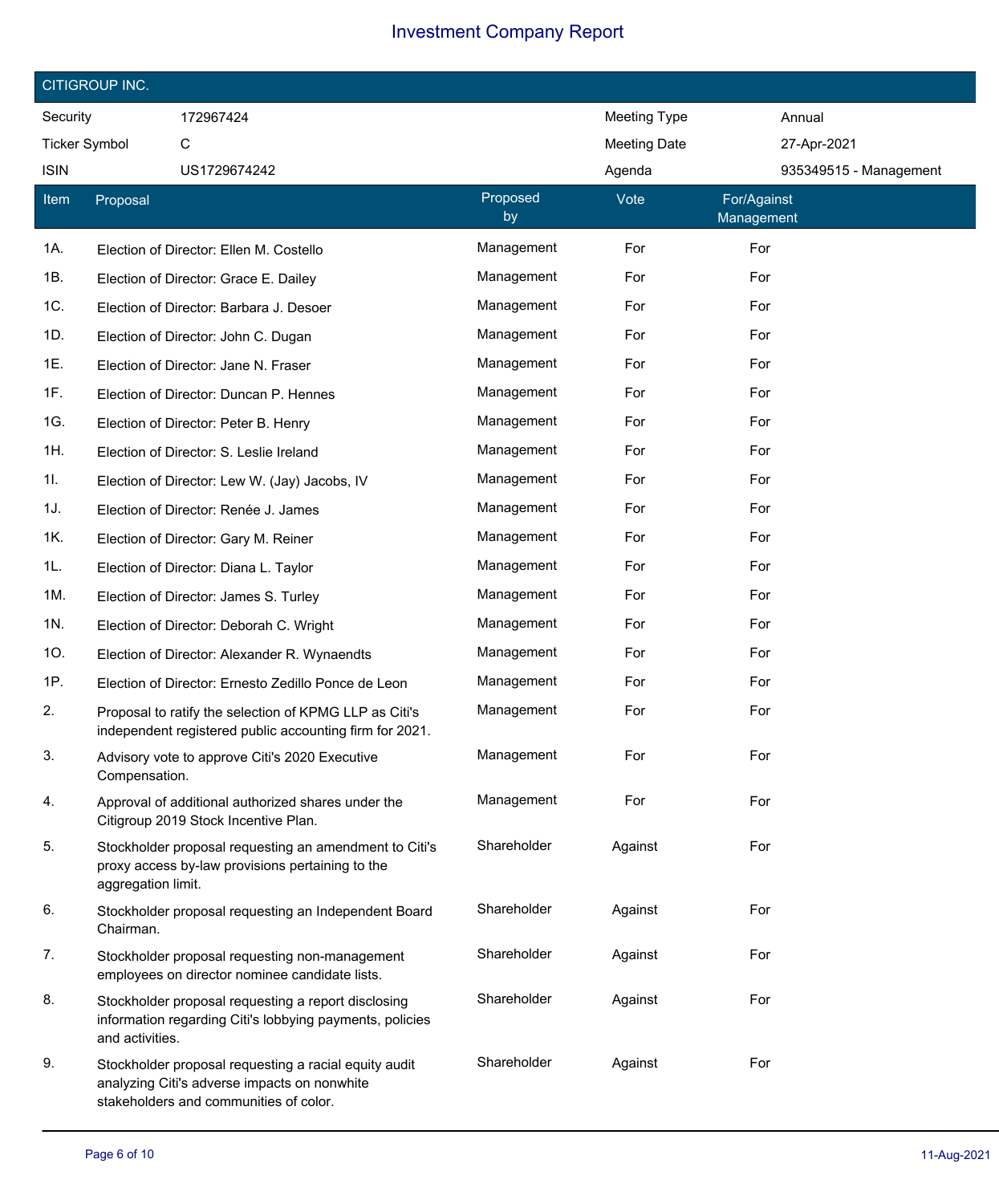| 10.                      | Stockholder proposal requesting that the Board approve<br>an amendment to Citi's Certificate of Incorporation to<br>become a Public Benefit Corporation and to submit the<br>proposed amendment to stockholders for approval. |                     | Shareholder                 | Against           |                      | For                          |                  |                   |
|--------------------------|-------------------------------------------------------------------------------------------------------------------------------------------------------------------------------------------------------------------------------|---------------------|-----------------------------|-------------------|----------------------|------------------------------|------------------|-------------------|
| Account<br><b>Number</b> |                                                                                                                                                                                                                               | <b>Account Name</b> | Internal Account            | Custodian         | <b>Ballot Shares</b> | Unavailable<br><b>Shares</b> | <b>Vote Date</b> | Date<br>Confirmed |
| B01PI3F0300002C          |                                                                                                                                                                                                                               | С                   | B01PI3F0300002 PCB - MFLLON | <b>BNY MELLON</b> | 34.600               |                              | 31-Mar-2021      | 31-Mar-2021       |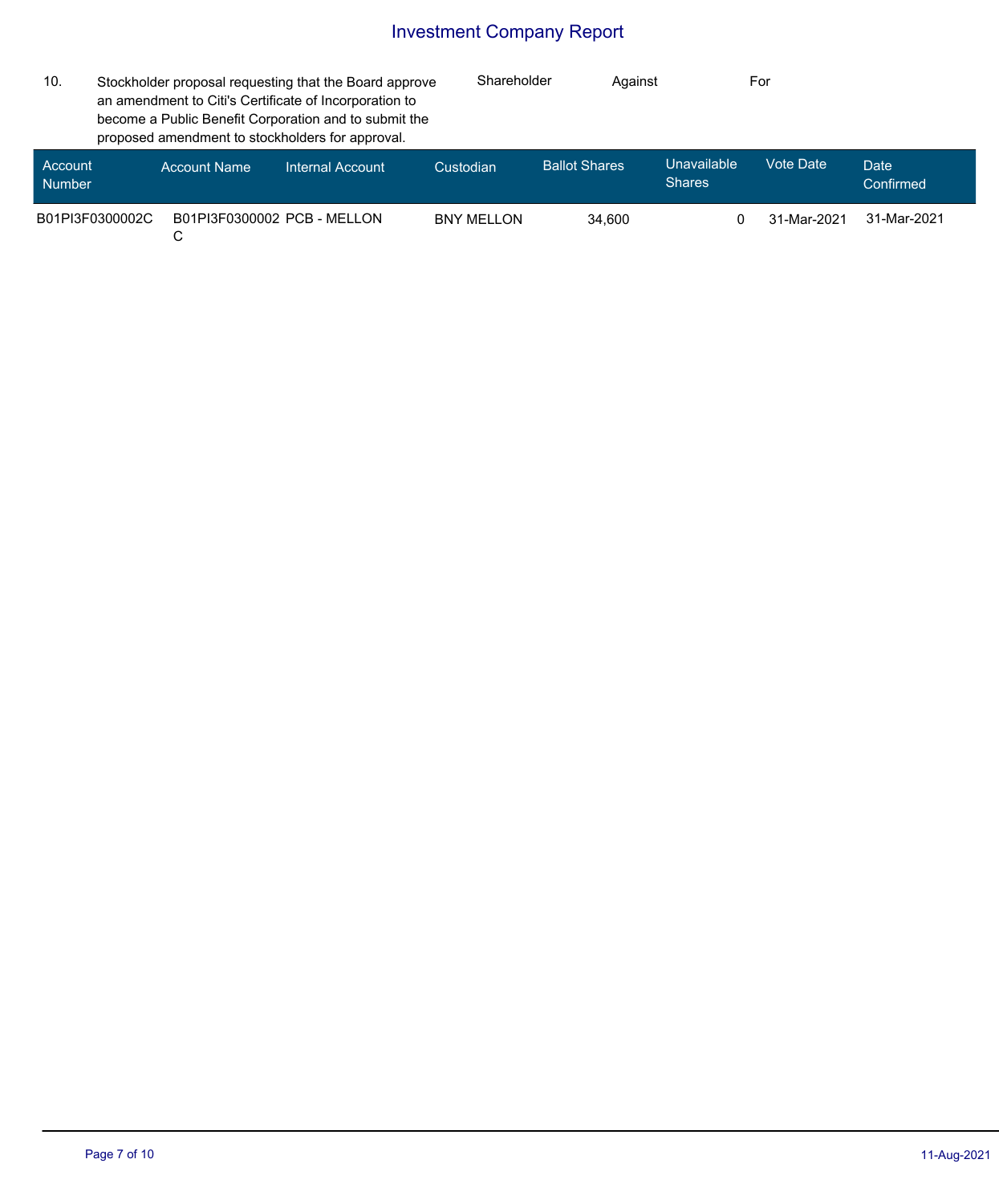|                      | TC ENERGY CORPORATION |                                                                                                                                             |                         |                                  |                                         |                      |                     |                              |                           |                        |  |
|----------------------|-----------------------|---------------------------------------------------------------------------------------------------------------------------------------------|-------------------------|----------------------------------|-----------------------------------------|----------------------|---------------------|------------------------------|---------------------------|------------------------|--|
| Security             |                       | 87807B107                                                                                                                                   |                         |                                  |                                         |                      | <b>Meeting Type</b> |                              | Annual                    |                        |  |
| <b>Ticker Symbol</b> |                       | <b>TRP</b>                                                                                                                                  |                         |                                  |                                         |                      | <b>Meeting Date</b> |                              | 07-May-2021               |                        |  |
| <b>ISIN</b>          |                       | CA87807B1076                                                                                                                                |                         |                                  |                                         |                      | Agenda              |                              |                           | 935366066 - Management |  |
| Item                 | Proposal              |                                                                                                                                             |                         |                                  | Proposed<br>by                          |                      | Vote                |                              | For/Against<br>Management |                        |  |
| 01                   | <b>DIRECTOR</b>       |                                                                                                                                             |                         |                                  | Management                              |                      |                     |                              |                           |                        |  |
|                      | 1                     | Stéphan Crétier                                                                                                                             |                         |                                  |                                         |                      | For                 |                              | For                       |                        |  |
|                      | $\overline{c}$        | Michael R. Culbert                                                                                                                          |                         |                                  |                                         |                      | For                 |                              | For                       |                        |  |
|                      | 3                     | Susan C. Jones                                                                                                                              |                         |                                  |                                         |                      | For                 |                              | For                       |                        |  |
|                      | 4                     | Randy Limbacher                                                                                                                             |                         |                                  |                                         |                      | For                 |                              | For                       |                        |  |
|                      | 5                     | John E. Lowe                                                                                                                                |                         |                                  |                                         |                      | For                 |                              | For                       |                        |  |
|                      | 6                     | David MacNaughton                                                                                                                           |                         |                                  |                                         |                      | For                 |                              | For                       |                        |  |
|                      | 7                     | François L. Poirier                                                                                                                         |                         |                                  |                                         |                      | For                 |                              | For                       |                        |  |
|                      | 8                     | Una Power                                                                                                                                   |                         |                                  |                                         |                      | For                 |                              | For                       |                        |  |
|                      | 9                     | Mary Pat Salomone                                                                                                                           |                         |                                  |                                         |                      | For                 |                              | For                       |                        |  |
|                      | 10                    | Indira V. Samarasekera                                                                                                                      |                         |                                  |                                         |                      | For                 |                              | For                       |                        |  |
|                      | 11                    | D. Michael G. Stewart                                                                                                                       |                         |                                  |                                         |                      | For                 |                              | For                       |                        |  |
|                      | 12                    | Siim A. Vanaselja                                                                                                                           |                         |                                  |                                         |                      | For                 |                              | For                       |                        |  |
|                      | 13                    | <b>Thierry Vandal</b>                                                                                                                       |                         |                                  |                                         |                      | For                 |                              | For                       |                        |  |
| 02                   |                       | Resolution to appoint KPMG LLP, Chartered Professional<br>Accountants as auditors and authorize the directors to fix<br>their remuneration. |                         |                                  | Management                              |                      | For                 |                              | For                       |                        |  |
| 03                   |                       | Resolution to accept TC Energy's approach to executive<br>compensation, as described in the Management<br>information circular.             |                         |                                  | Management                              |                      | For                 |                              | For                       |                        |  |
| 4                    |                       | Resolution to approve amendments to TC Energy's By-<br>law Number 1, as described in the Management<br>information circular.                |                         |                                  | Management                              |                      | For                 |                              | For                       |                        |  |
| Account<br>Number    |                       | <b>Account Name</b>                                                                                                                         | <b>Internal Account</b> | Custodian                        |                                         | <b>Ballot Shares</b> |                     | Unavailable<br><b>Shares</b> | Vote Date                 | Date<br>Confirmed      |  |
|                      | B01PI3F0300002C       | B01PI3F0300002 PCB - MELLON<br>С                                                                                                            |                         | <b>GLOBAL</b><br><b>SERVICES</b> | <b>CIBC MELLON</b><br><b>SECURITIES</b> |                      | 66,000              | $\mathbf 0$                  | 09-Apr-2021               | 09-Apr-2021            |  |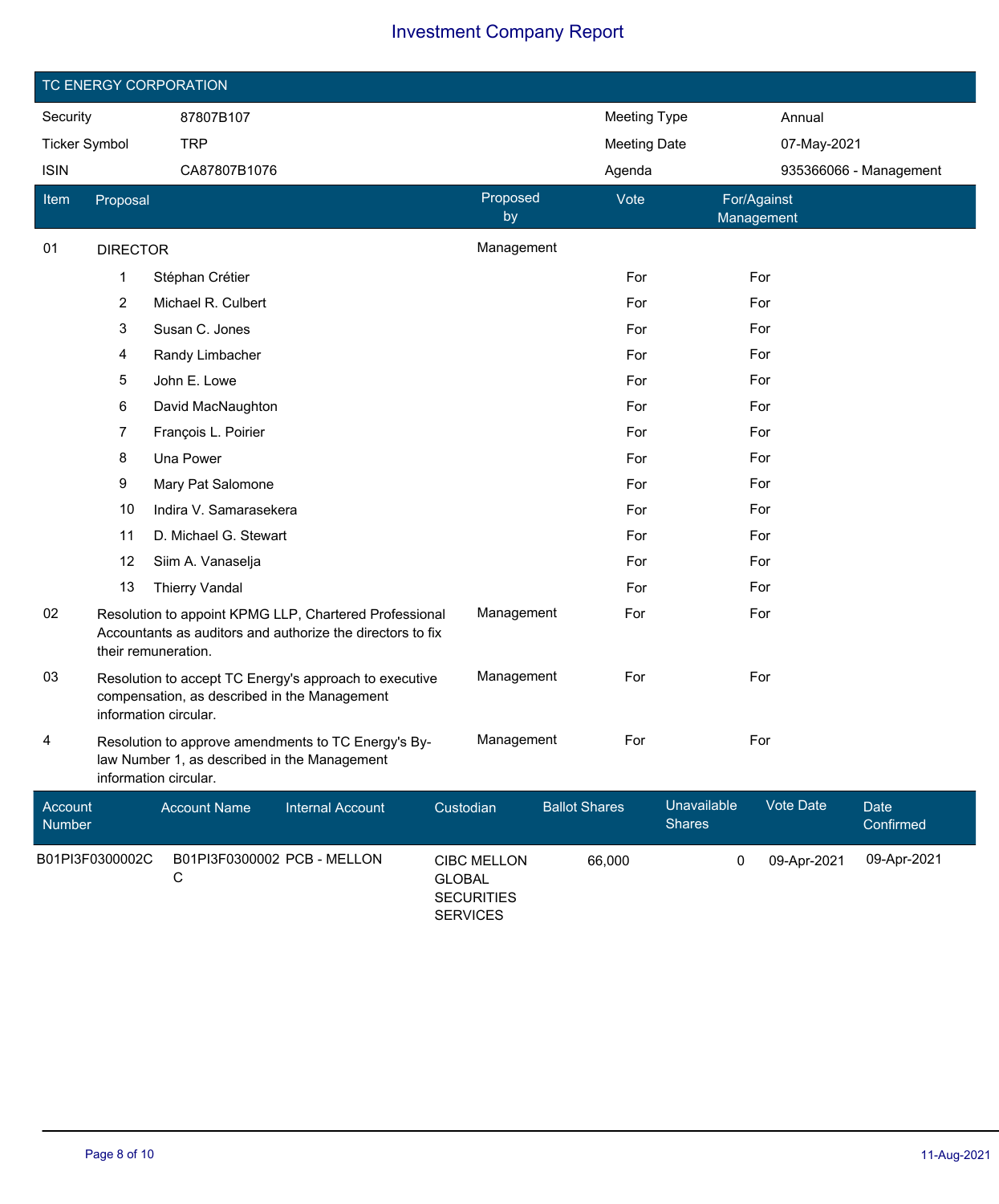|                      | LUMEN TECHNOLOGIES, INC. |                                                |                                                       |           |                   |                      |                     |                              |                           |                          |
|----------------------|--------------------------|------------------------------------------------|-------------------------------------------------------|-----------|-------------------|----------------------|---------------------|------------------------------|---------------------------|--------------------------|
| Security             |                          | 550241103                                      |                                                       |           |                   |                      | <b>Meeting Type</b> |                              | Annual                    |                          |
| <b>Ticker Symbol</b> |                          | <b>LUMN</b>                                    |                                                       |           |                   |                      | <b>Meeting Date</b> |                              | 19-May-2021               |                          |
| <b>ISIN</b>          |                          | US5502411037                                   |                                                       |           |                   |                      | Agenda              |                              |                           | 935382832 - Management   |
| Item                 | Proposal                 |                                                |                                                       |           | Proposed<br>by    |                      | Vote                |                              | For/Against<br>Management |                          |
| 1A.                  |                          | Election of Director: Quincy L. Allen          |                                                       |           | Management        |                      | For                 |                              | For                       |                          |
| 1B.                  |                          | Election of Director: Martha Helena Bejar      |                                                       |           | Management        |                      | For                 |                              | For                       |                          |
| 1C.                  |                          | Election of Director: Peter C. Brown           |                                                       |           | Management        |                      | For                 |                              | For                       |                          |
| 1D.                  |                          | Election of Director: Kevin P. Chilton         |                                                       |           | Management        |                      | For                 |                              | For                       |                          |
| 1E.                  |                          | Election of Director: Steven T. "Terry" Clontz |                                                       |           | Management        |                      | For                 |                              | For                       |                          |
| 1F.                  |                          | Election of Director: T. Michael Glenn         |                                                       |           | Management        |                      | For                 |                              | For                       |                          |
| 1G.                  |                          | Election of Director: W. Bruce Hanks           |                                                       |           | Management        |                      | For                 |                              | For                       |                          |
| 1H.                  |                          | Election of Director: Hal Stanley Jones        |                                                       |           | Management        |                      | For                 |                              | For                       |                          |
| 1I.                  |                          | Election of Director: Michael Roberts          |                                                       |           | Management        |                      | For                 |                              | For                       |                          |
| 1J.                  |                          | Election of Director: Laurie Siegel            |                                                       |           | Management        |                      | For                 |                              | For                       |                          |
| 1K.                  |                          | Election of Director: Jeffrey K. Storey        |                                                       |           | Management        |                      | For                 |                              | For                       |                          |
| 2.                   | auditor for 2021.        |                                                | Ratify the appointment of KPMG LLP as our independent |           | Management        |                      | For                 |                              | For                       |                          |
| 3.                   | NOL Rights Plan.         |                                                | Ratify the amendment to our Amended and Restated      |           | Management        |                      | For                 |                              | For                       |                          |
| 4.                   |                          |                                                | Advisory vote to approve our executive compensation.  |           | Management        |                      | For                 |                              | For                       |                          |
| Account<br>Number    |                          | <b>Account Name</b>                            | <b>Internal Account</b>                               | Custodian |                   | <b>Ballot Shares</b> |                     | Unavailable<br><b>Shares</b> | Vote Date                 | <b>Date</b><br>Confirmed |
|                      | B01PI3F0300002C          | С                                              | B01PI3F0300002 PCB - MELLON                           |           | <b>BNY MELLON</b> |                      | 95,967              | 0                            | 09-Apr-2021               | 09-Apr-2021              |